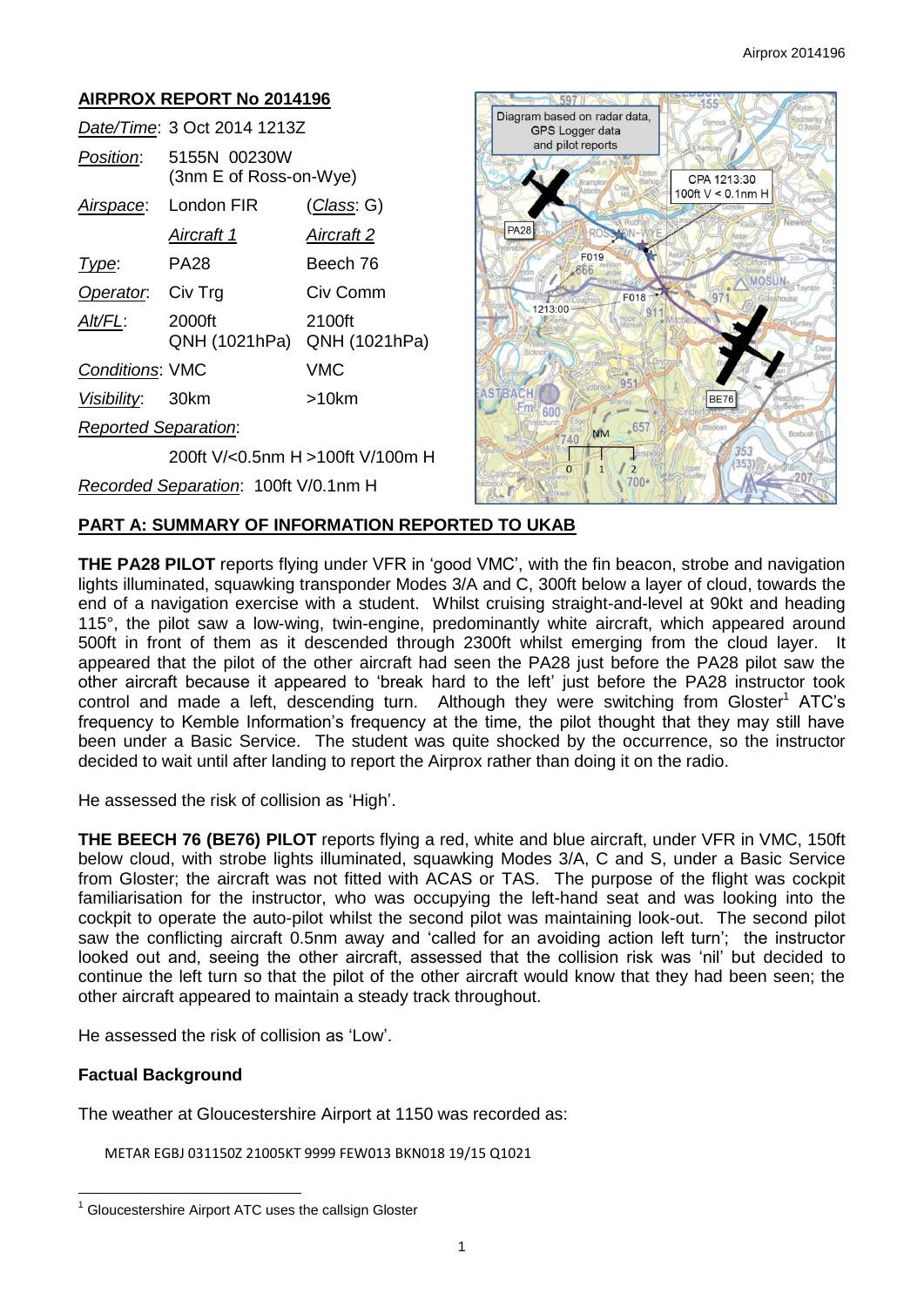#### **Analysis and Investigation**

### **CAA ATSI**

The CAA ATSI had access to Gloster RTF and area radar recording together with written reports from both pilots. Both pilots were operating under VFR and both were in receipt of a Basic Service from Gloster Approach. Gloster ATSU were operating split Aerodrome and Approach control without the aid of surveillance equipment.

At 1156:22, the PA28 contacted Gloster Approach, reporting overhead Stroud on a navigational exercise and requesting a Basic Service. The controller agreed a Basic Service, and passed the QNH (1021hPa) to the pilot, who reported at an altitude of 2100ft.

The BE76 departed from Gloucester, contacting Gloster Approach at 1207:30 and a Basic Service was agreed.

At 1209:22, the PA28 pilot reported overhead Ross-on-Wye before being transferred to Shobdon's frequency. At 1210:20, the PA28 pilot contacted Gloster Approach and reported that, due to lowering cloud base, they were turning to head towards Kemble. This was acknowledged by the controller and the PA28 pilot was instructed to report west-abeam Gloucester.

At 1212:40 radar showed the two aircraft at the same level FL018, which converts to an altitude of 2000ft (2016ft on the Gloucester QNH 1021hPa with 1hPa equal to 27ft). The horizontal distance between the two aircraft was 3.5nm – Figure 1.



Figure 1 – Swanwick MRT at 1212:40

At 1213:23 the distance between the two aircraft was 0.6nm, with both aircraft indicating FL019  $(2100ft)$  – Figure 2.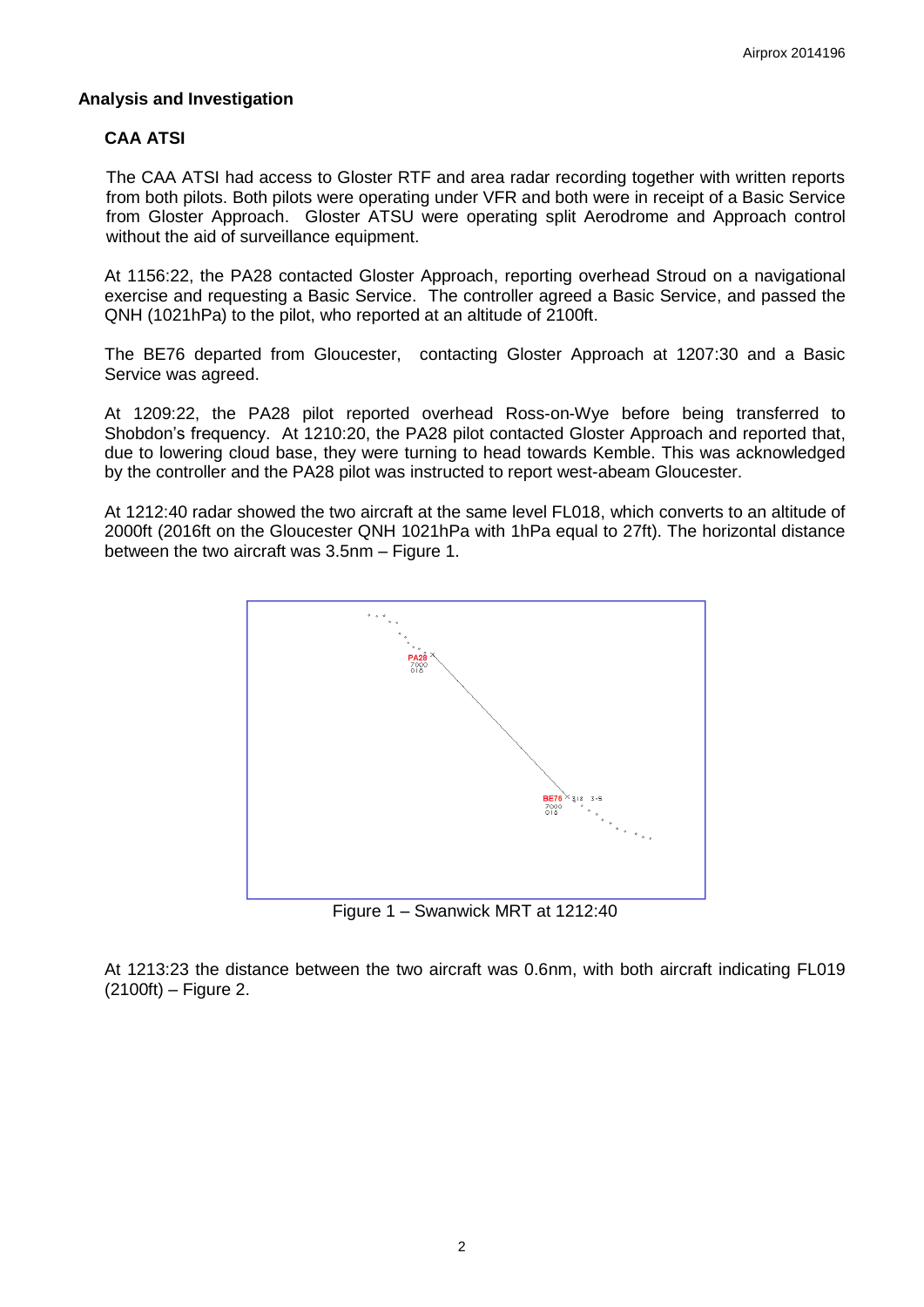

Figure 2 – Swanwick MRT at 1213:23

At 1213:31 the BE76 was indicating 100ft below the PA28 at a range of 0.1nm – Figure 3.



Figure 3 – Swanwick MRT at 1213:31

The CPA was estimated to have occurred at 1213:28 at a horizontal distance of less than 0.1nm and vertical distance of 100ft. The next radar update at 1213:35 showed the two aircraft had passed and were diverging – Figure 4.



Figure 4 – Swanwick MRT at 1213:35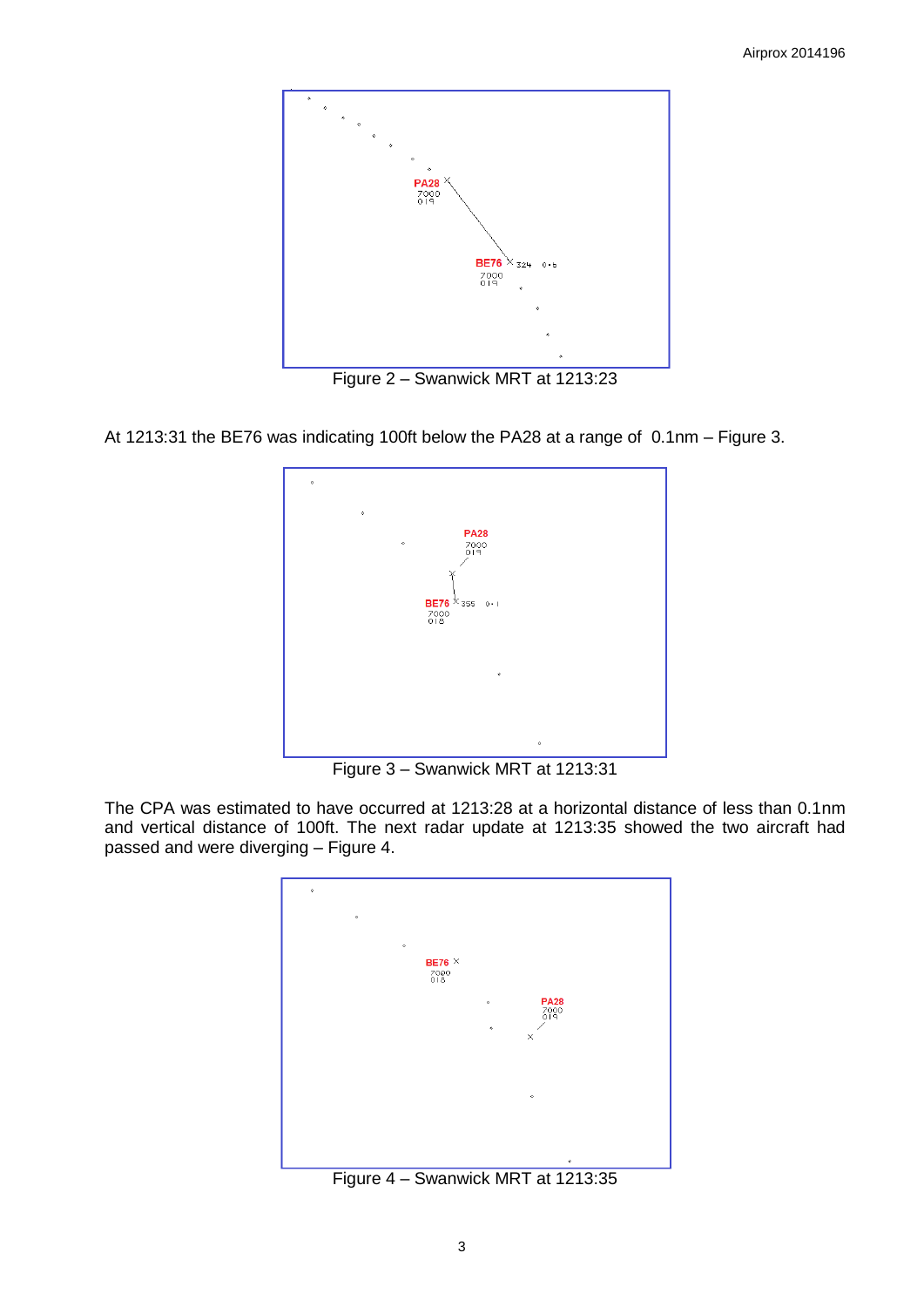At 1216:32 the PA28 pilot reported passing 'the bends in the river' (3nm west-abeam Gloucester) and the PA28 was instructed to freecall Kemble.

At 1221:25 the BE76 pilot reported 11nm west of Gloucester and requested rejoin.

The Airprox was not reported on the radio and the Gloster ATC had no knowledge of the event.

Both aircraft were in receipt of a Basic Service where**<sup>2</sup>**

'ATS is provided for the purpose of giving advice and information useful for the safe and efficient conduct of flights. This may include weather information, changes of serviceability of facilities, conditions at aerodromes, general airspace activity information, and any other information likely to affect safety. The avoidance of other traffic is solely the pilot's responsibility.

Basic Service relies on the pilot avoiding other traffic, unaided by controllers. It is essential that a pilot receiving this ATS remains alert to the fact that, unlike a Traffic Service and a Deconfliction Service, the provider of a Basic Service is not required to monitor the flight.'

Given that the provider of a Basic Service is not required to monitor the flight, pilots should not expect any form of traffic information from a controller. A pilot who considers that he requires a regular flow of specific traffic information shall request a Traffic Service. However, where a controller has information that indicates that there is aerial activity in a particular location that may affect a flight, they should provide traffic information in general terms to assist with the pilot's situational awareness. This will not normally be updated by the controller unless the situation has changed markedly, or the pilot requests an update.'

The BE76 pilot departed Gloucester under VFR, but did not specify a direction or routeing, and the controller was likely not aware of the potential conflict between the two aircraft. The Airprox occurred when the BE76 and the PA28 came into proximity whilst operating under VFR in Class G airspace, where the avoidance of traffic is solely the pilot's responsibility.

### **UKAB Secretariat**

Both pilots had equal responsibility for avoiding collisions and for ensuring that they did not fly in to such proximity to other aircraft as to create a danger of collision.<sup>3</sup> The aircraft were approaching head-on, or approximately so, and so both pilots were required to alter course to the right.<sup>4</sup>

### **Summary**

An Airprox was reported 12.6nm west-northwest of Gloucester Airport, within Class G airspace, between a Piper PA28 and a Beech 76. Both pilots were flying under VFR, in VMC and in receipt of Basic Service from Gloster Approach

## **PART B: SUMMARY OF THE BOARD'S DISCUSSIONS**

Information available included reports from the pilots of both aircraft, transcripts of the relevant RT frequencies, radar photographs/video recordings, reports from the air traffic controllers involved and reports from the appropriate ATC and operating authorities.

The Board noted that even though the PA28 pilot had thought that the BE76 had descended out of the cloud, both aircraft had been more-or-less level throughout their approach towards each other. They commented that it was likely that the effect of a light-coloured aircraft against a light-coloured sky with an uneven cloud layer could have created this impression. Given that both aircraft were on

 2 CAP774, Chapter 2, Paragraph 2.1, 2.5 & 2.6

 $3$  Rules of the Air 2007, Rule 8, Avoiding Aerial Collisions

<sup>4</sup> Rules of the Air 2007, Rule 10, Approaching Head-on